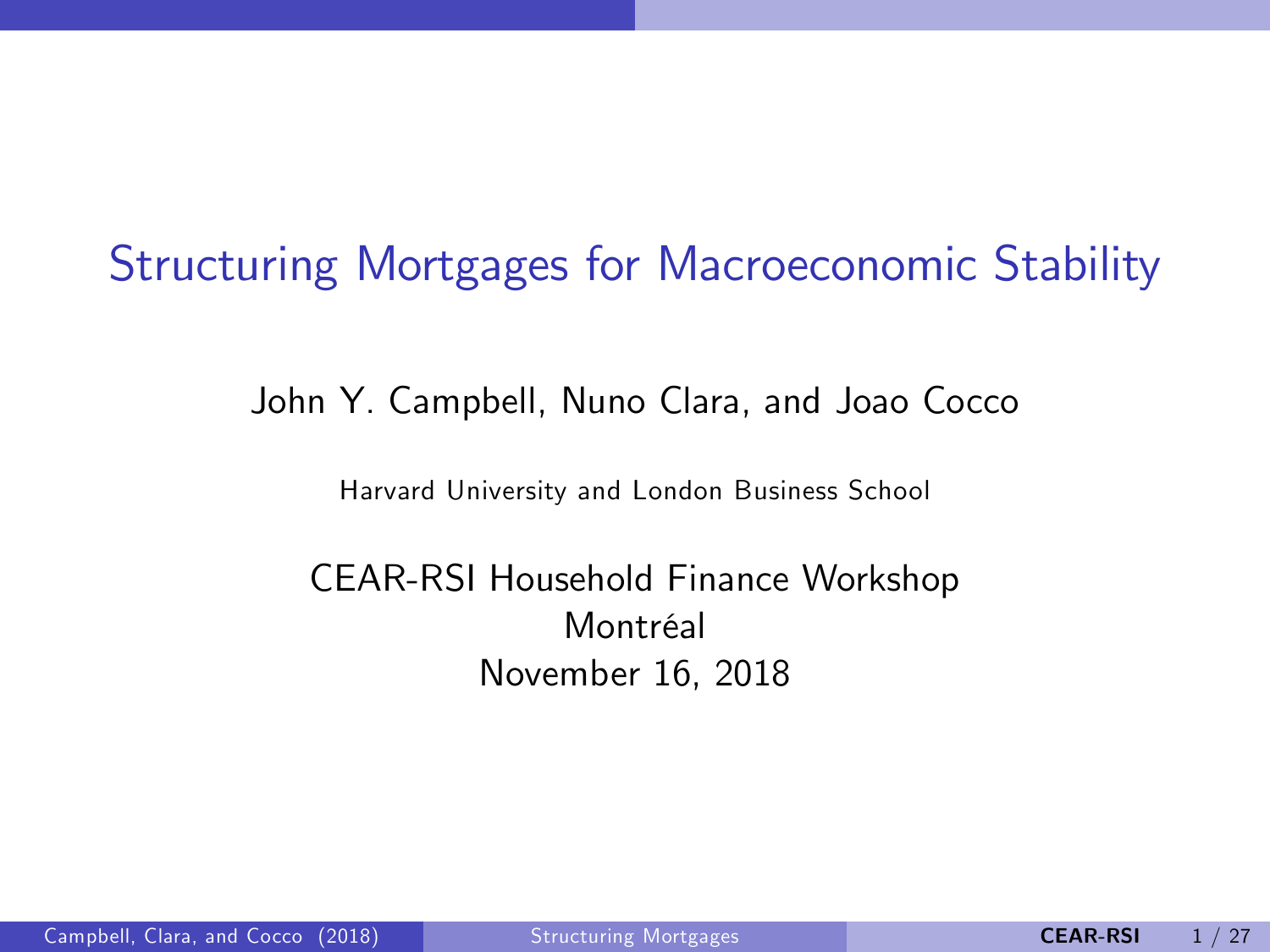## Mortgages and the Macroeconomy

- Ten years ago, declining house prices and rising mortgage defaults had triggered the Global Financial Crisis and the Great Recession.
- What are the main lessons from that experience with regard to mortgages and the macroeconomy?

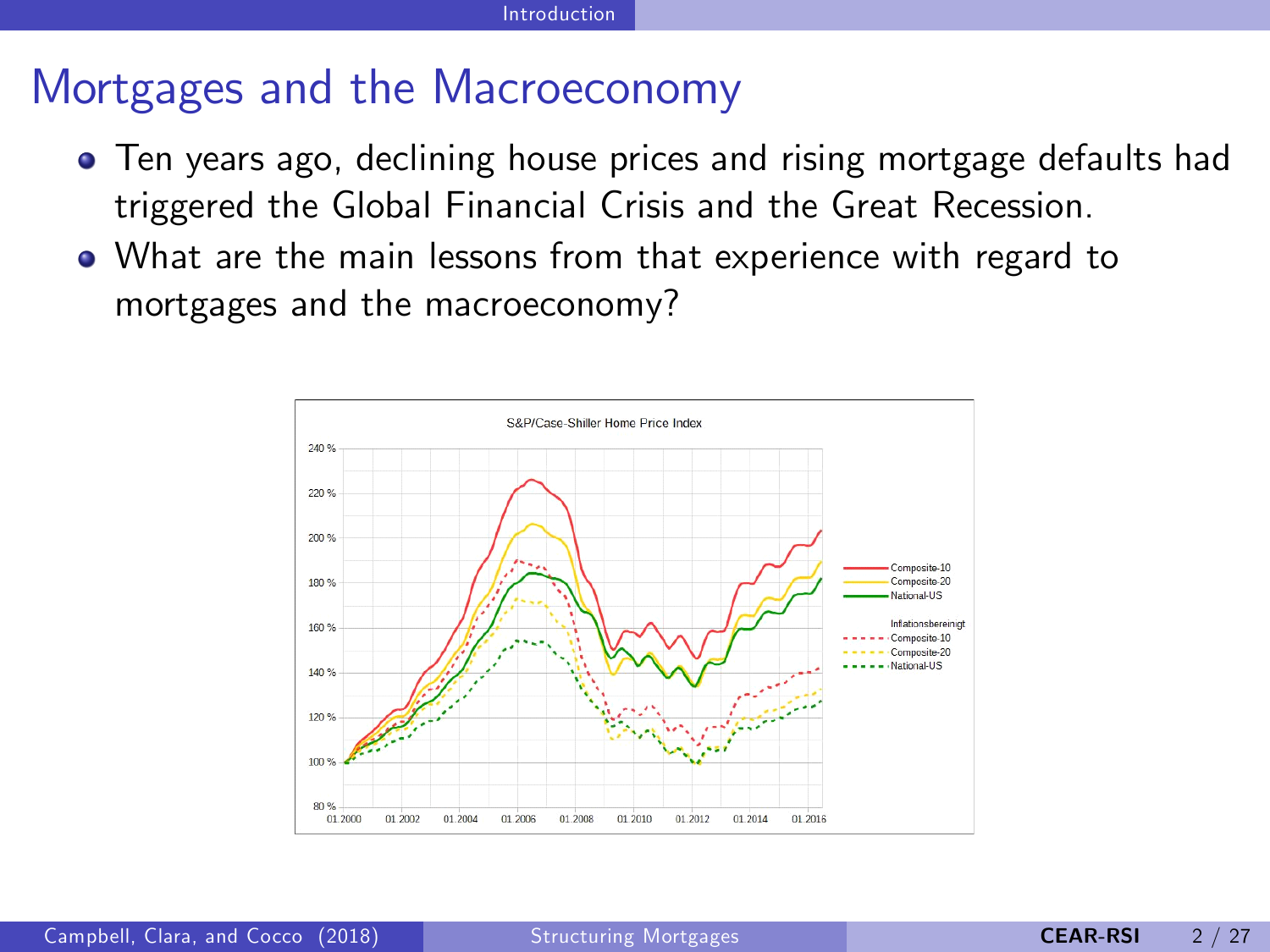## Lessons of the Crisis

- Even with negative home equity, people are quite reluctant to default and do so primarily when income declines.
	- $\blacktriangleright$  "Dual-trigger" model of default rather than pure strategic default (Guiso, Sapienza, and Zingales 2013, Campbell and Cocco 2015, Bhutta, Dokko, and Shan 2017).
- Foreclosures have negative spillover effects on house prices (Campbell, Giglio, and Pathak 2011, Guren and McQuade 2015) and the macroeconomy (Mian, Sufi, and Trebbi 2015).
- Declining interest rates can stimulate the economy through mortgage effects on household budgets, but there are several frictions in this mortgage channel of monetary policy.
	- $\blacktriangleright$  How can we understand these frictions, and what can we do to mitigate them?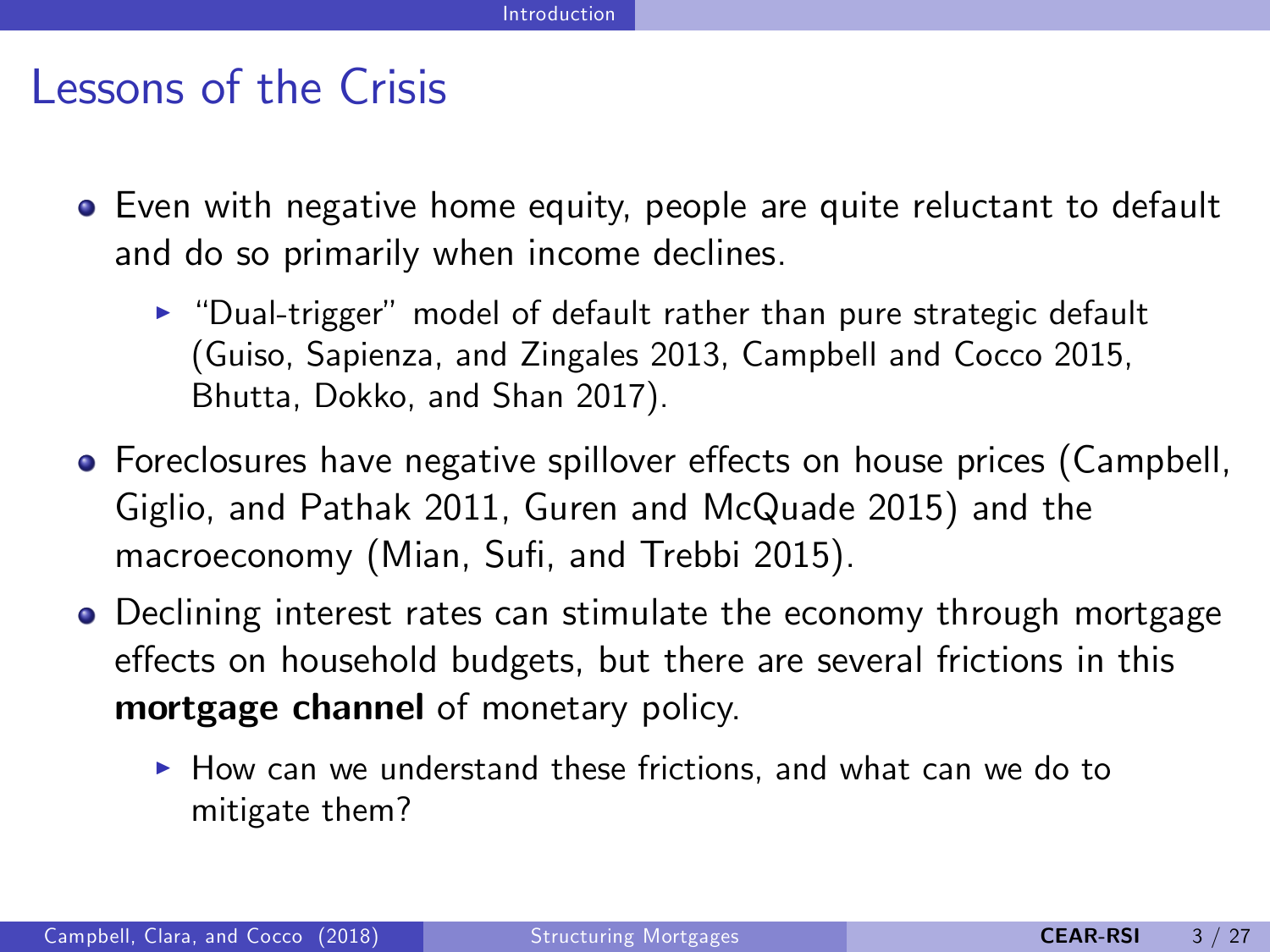## How Does the Mortgage Channel Work?

- By contrast with the familiar intertemporal substitution channel that is emphasized in standard macro models, the mortgage channel is about redistribution across agents (Auclert 2015).
- Mortgage rate reduction lowers monthly payments by borrowers but also lowers payments received by lenders. There is an aggregate effect if borrowers increase their spending more than lenders cut theirs.
- How is this possible?
	- $\triangleright$  Borrowers are domestic residents, while some lenders are foreigners with a higher propensity to spend on foreign rather than domestic goods.
	- $\triangleright$  Borrowers have a high marginal propensity to consume (MPC) because they are borrowing-constrained, while lenders have a low MPC because they are unconstrained permanent income consumers.
- The second argument works only if mortgage payment reductions are temporary. If they are permanent, lenders cut their consumption one-for-one, perfectly offsetting the effect on borrowers.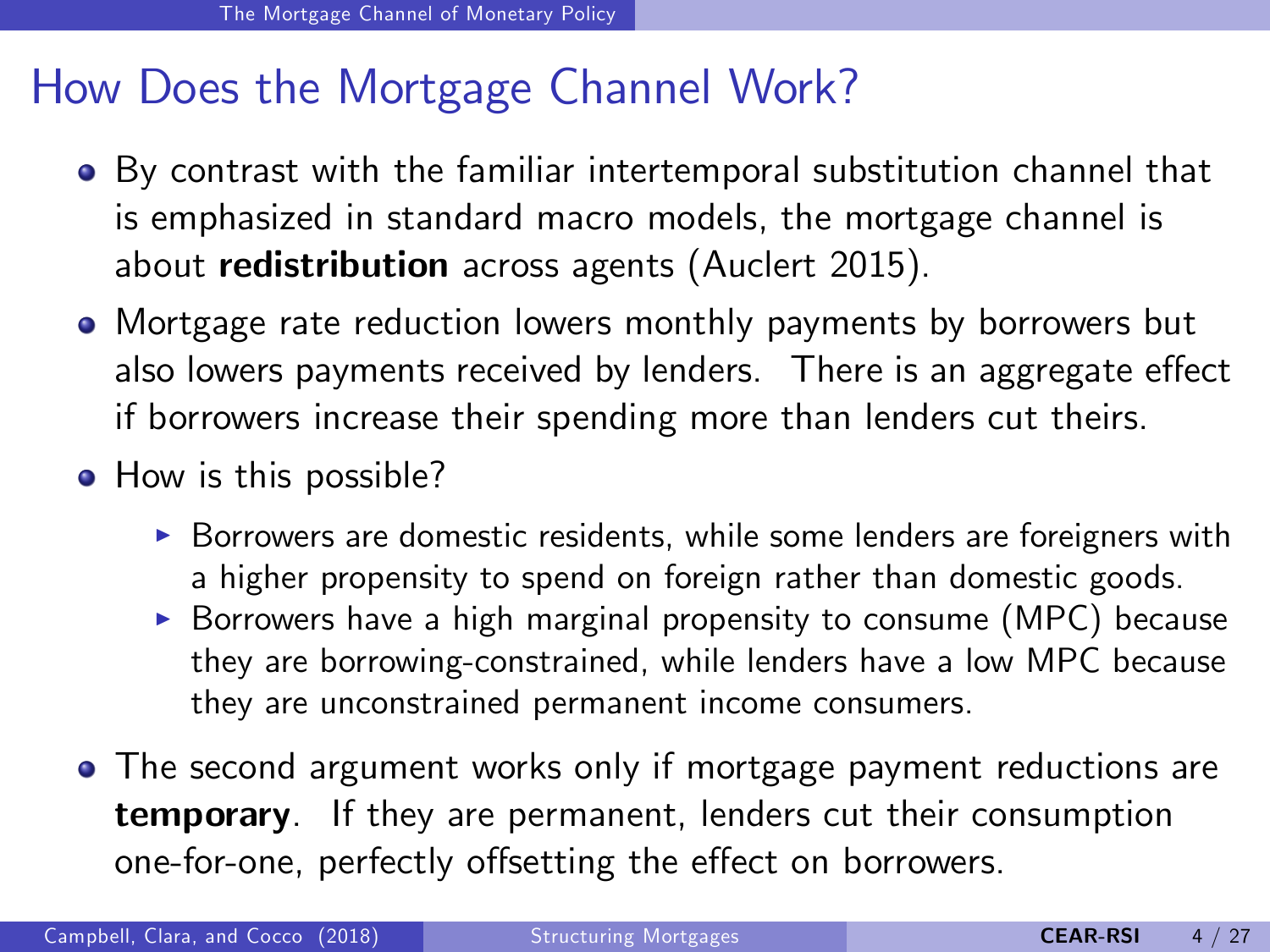## The Mortgage Channel Is Stronger for ARMs than FRMs

The mortgage channel is stronger for adjustable-rate mortgages (ARMs) than for fixed-rate mortgages (FRMs) (Di Maggio et al.  $AER$  2017). Why?

- ARM payments are linked to the short rate but FRM payments are linked to the long-term mortgage rate  $-$  which typically falls less than the short rate.
- Mortgage payments decline for all ARM borrowers when the central bank cuts the short rate, but FRM borrowers have to refinance.
	- $\triangleright$  Borrowers with negative home equity or a low credit score may be unable to refinance even though they need budget relief the most.
	- $\blacktriangleright$  Less sophisticated borrowers may not refinance even though they could do so (Campbell 2006, Keys, Pope, and Pope 2016, Andersen, Campbell, Nielsen, and Ramadorai 2018).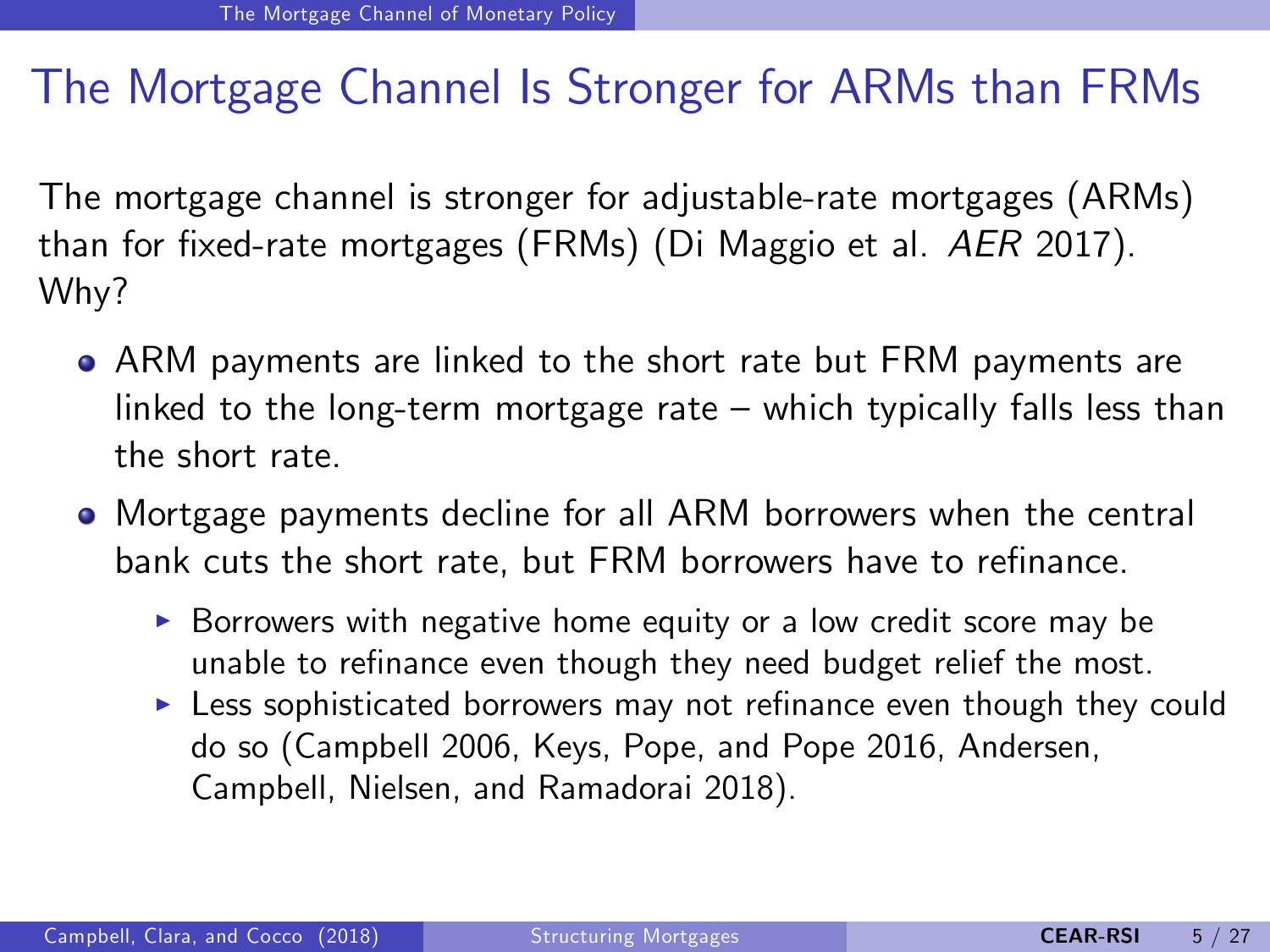## Who Fails to Refinance? Evidence from Denmark



Campbell, Clara, and Cocco (2018) [Structuring Mortgages](#page-0-0) CEAR-RSI 6/27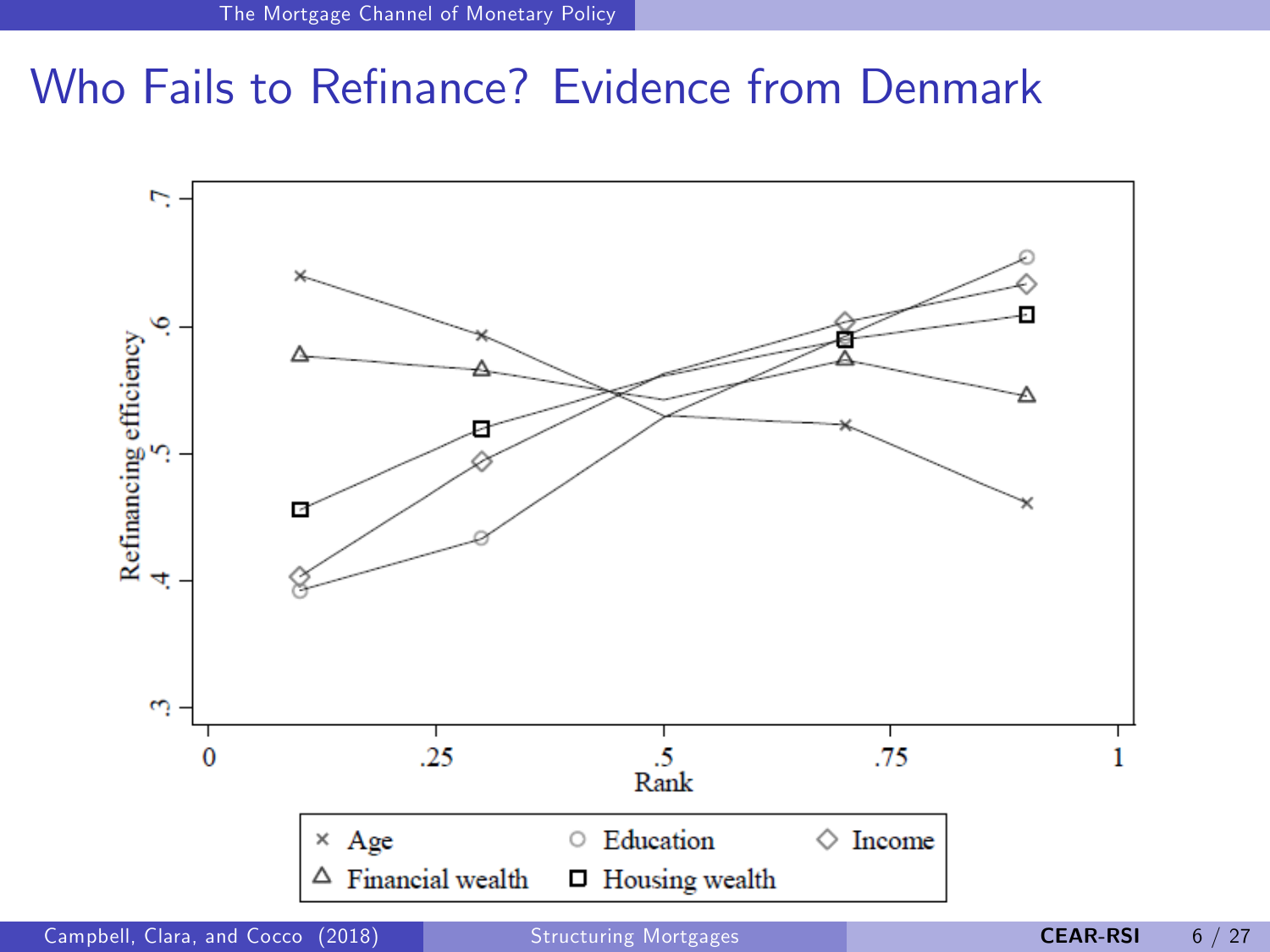## The Mortgage Channel Is Stronger for ARMs than FRMs

The mortgage channel is stronger for adjustable-rate mortgages (ARMs) than for fixed-rate mortgages (FRMs) (Di Maggio et al.  $AER$  2017). Why?

- The decline in ARM payments is temporary while the decline in FRM payments is long-lasting, so FRM lenders will cut consumption more, offsetting the stimulative effect on borrowers.
	- $\triangleright$  For the mortgage channel to be effective in a FRM system, borrowers must cash out: extract home equity. Then resources flow from lenders to borrowers today, and in the opposite direction in the future.
	- $\triangleright$  Cash-out may occur even when interest rates do not decline, but lower rates can stimulate cash-out (Khandani, Lo, and Merton 2013, Beraja, Fuster, Hurst, and Vavra 2017).
	- $\triangleright$  Cash-out is not possible for borrowers with negative home equity or a low credit score, who need budget relief the most.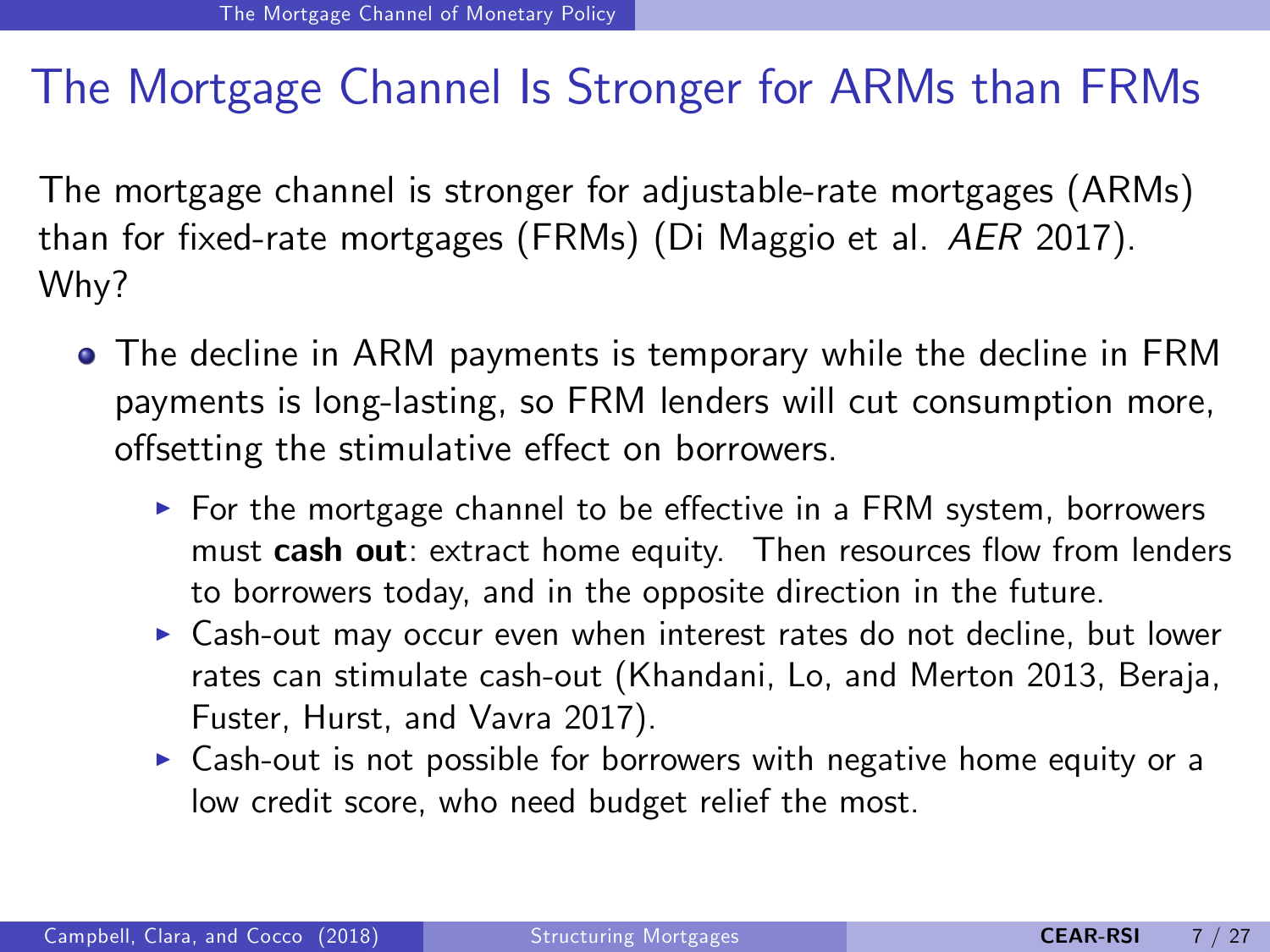## Can We Do Better than ARMs?

- Plain-vanilla ARMs have problems too.
- ARMs expose borrowers to the risk of sudden payment increases when rates go up.
- ARMs are ineffective in an environment where the central bank cannot cut the short rate in a recession.
	- Ineffective in a country with a managed exchange rate.
	- Ineffective in a country where interest rate is already low (close to the zero lower bound).
- Are there ways to design even better mortgage contracts?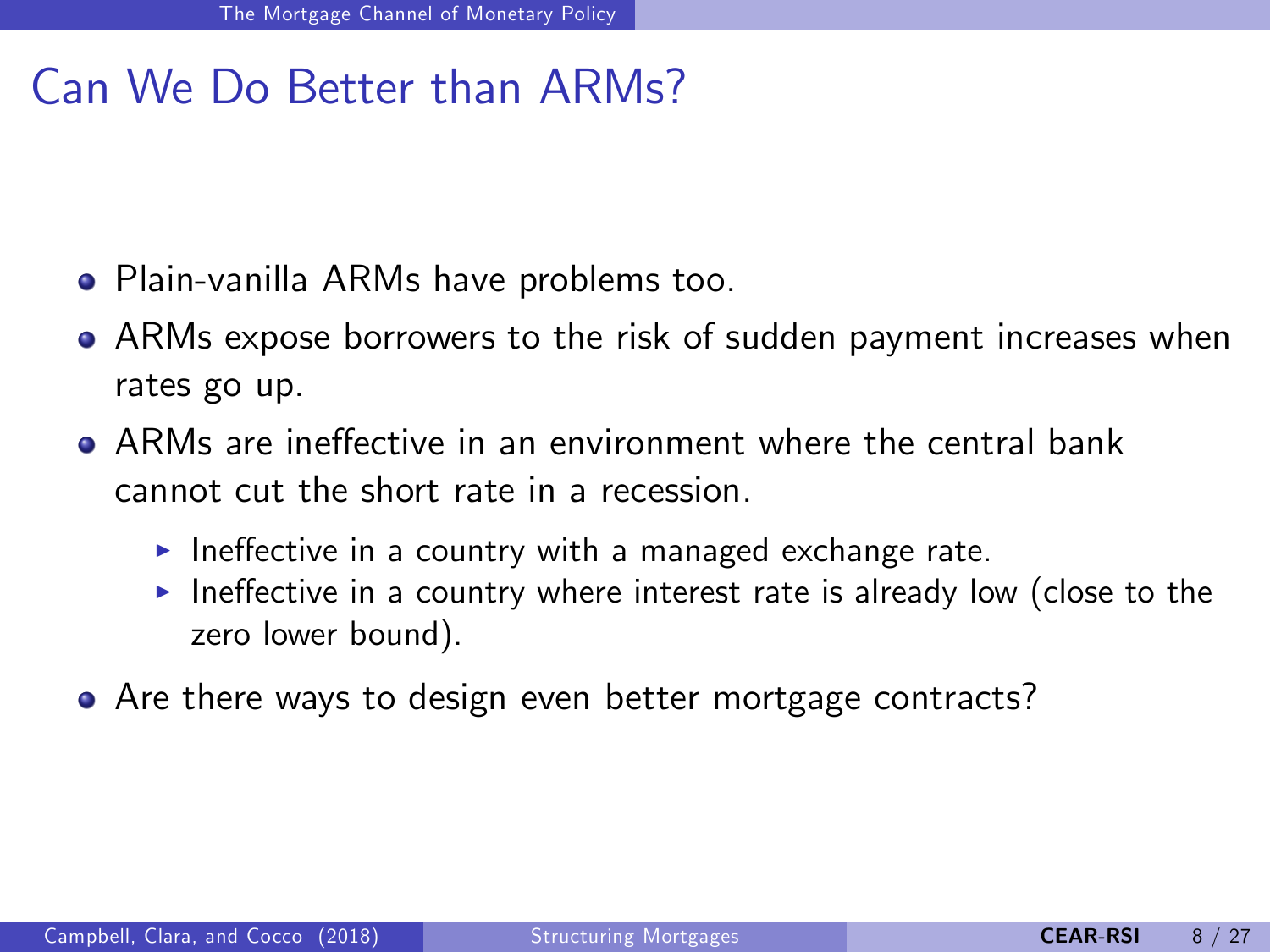## Mortgage Design Proposals

- Eberly and Krishnamurthy (2014) propose a system in which borrowers can costlessly refinance from FRM to ARM, with unchanged principal, even when underwater.
	- $\triangleright$  Similar to the Danish FRM system, and to ARM systems in the UK and southern Europe.
	- $\blacktriangleright$  But eliminates fixed refi costs, which simplifies the refinancing decision.
- Piskorski and Tchistyi (2010) argue for an option ARM that allows borrowers to defer principal repayment (or even negatively amortize) during a recession.
- A full evaluation of these mortgage systems requires some consideration of default.
	- $\triangleright$  High-LTV lending or negative amortization can worsen default later in a recession, with possible damage from default externalities.
- We undertake this analysis using a calibrated life-cycle model.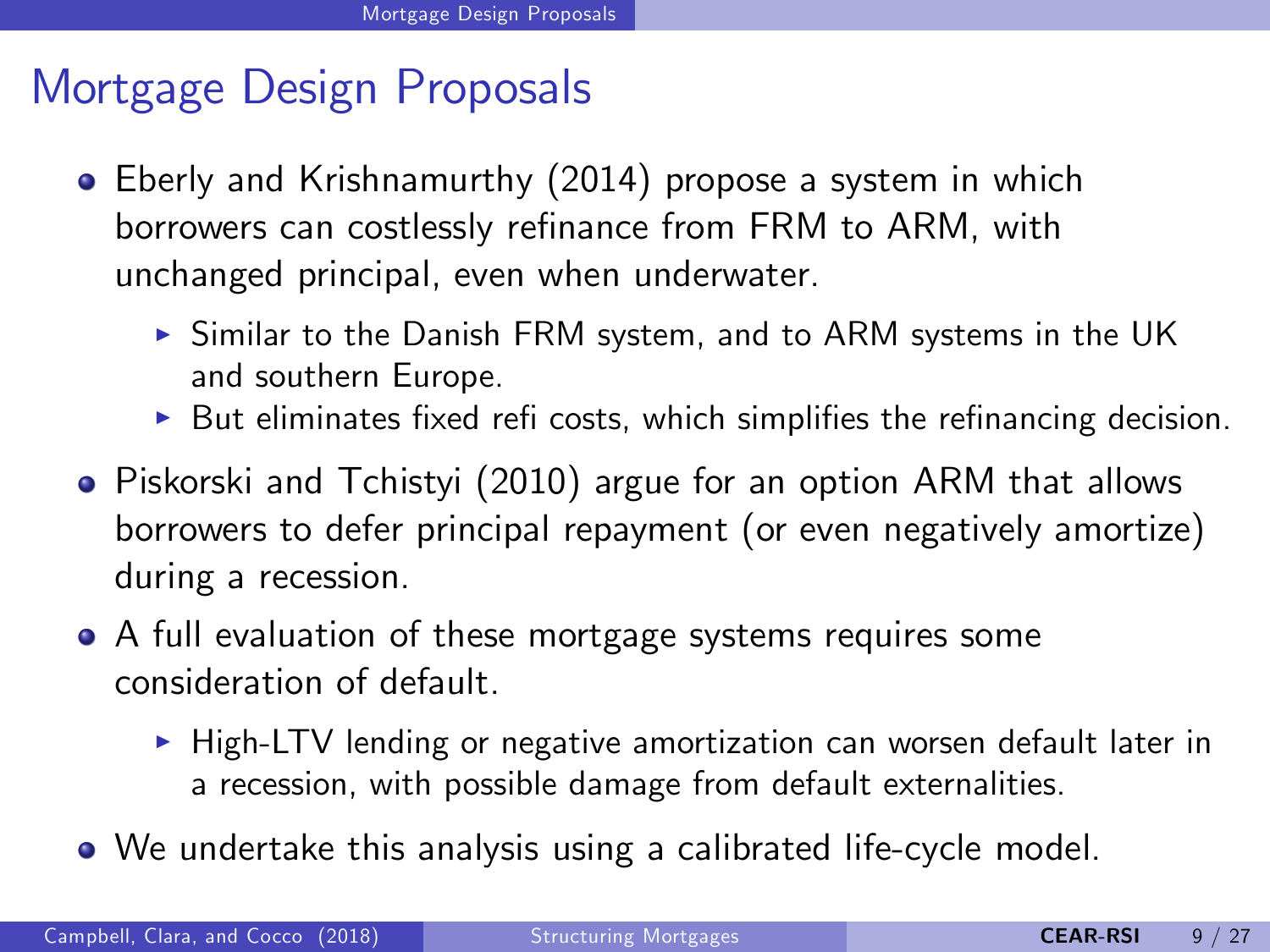## Features of the Model

- Overlapping generations structure with agents entering and exiting the economy every period.
- Two macro states (recession and expansion) and two interest rate states (high and low).
- **•** Random house prices correlated with the business cycle.
- Real income process of Guvenen, Ozkan, and Song (2014) capturing non-normality and business cycle variation of income growth.
- Constant inflation (or real mortgages).
- Competitive mortgage supply with risk-averse lenders subject to loan-to-value (LTV) constraints.
- Stochastic equilibrium where agents anticipate the occurrence of individual and macro shocks.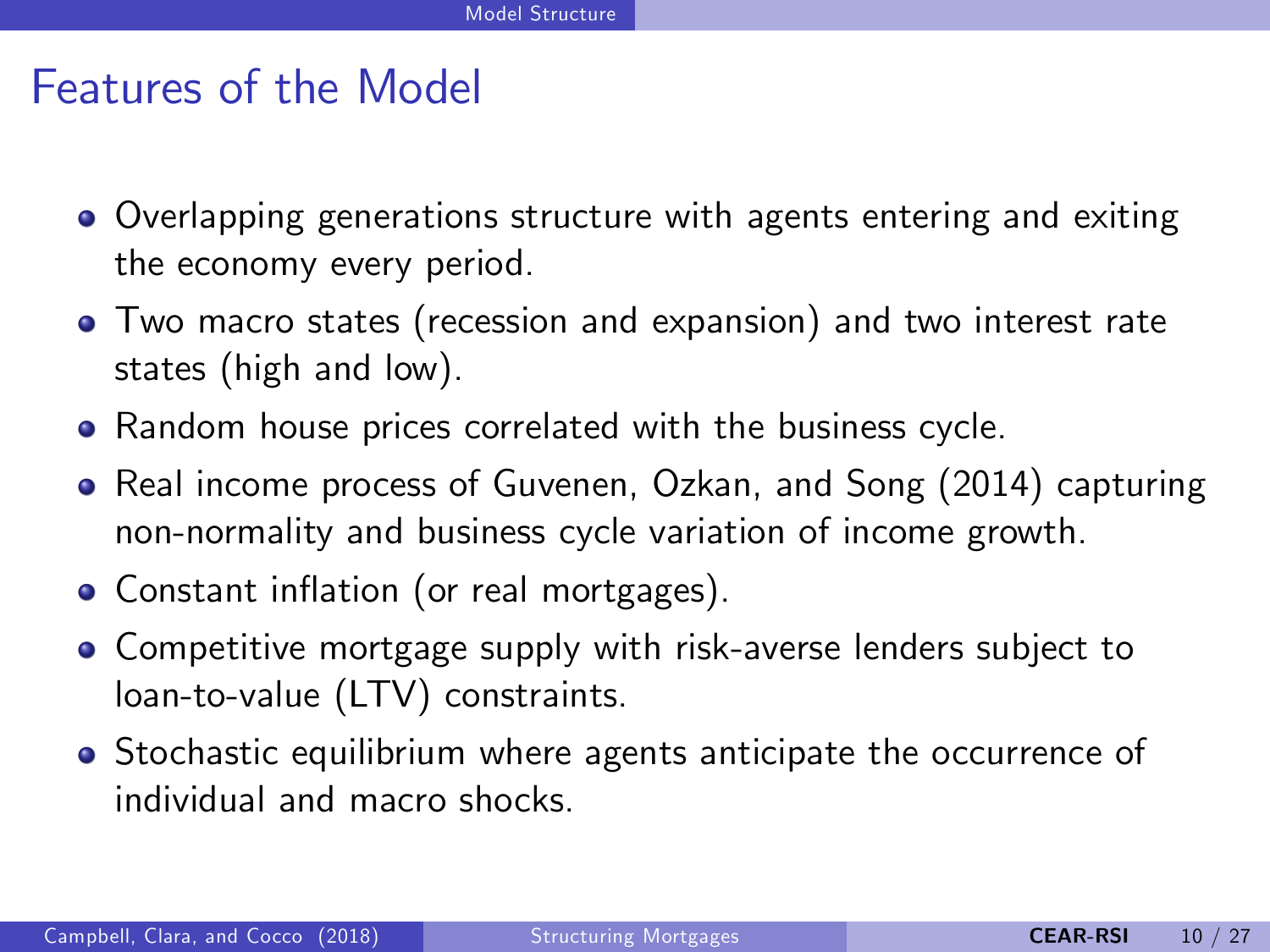## Household Decisions

- Initial loan size is a constant fraction of income (housing choice adjusts to prices to accommodate this). After the initial date house size remains fixed.
- Power utility function, separable in housing and non-housing consumption.
- After the initial period, borrowers have the options to:
	- $\triangleright$  Refinance to a new mortgage, paying fixed cost, and cash out if LTV constraint permits.
	- $\triangleright$  Default if home equity is negative, paying stigma cost, and move to rental housing.
	- $\triangleright$  Sell the house if home equity is positive, prepaying the loan, and move to rental housing.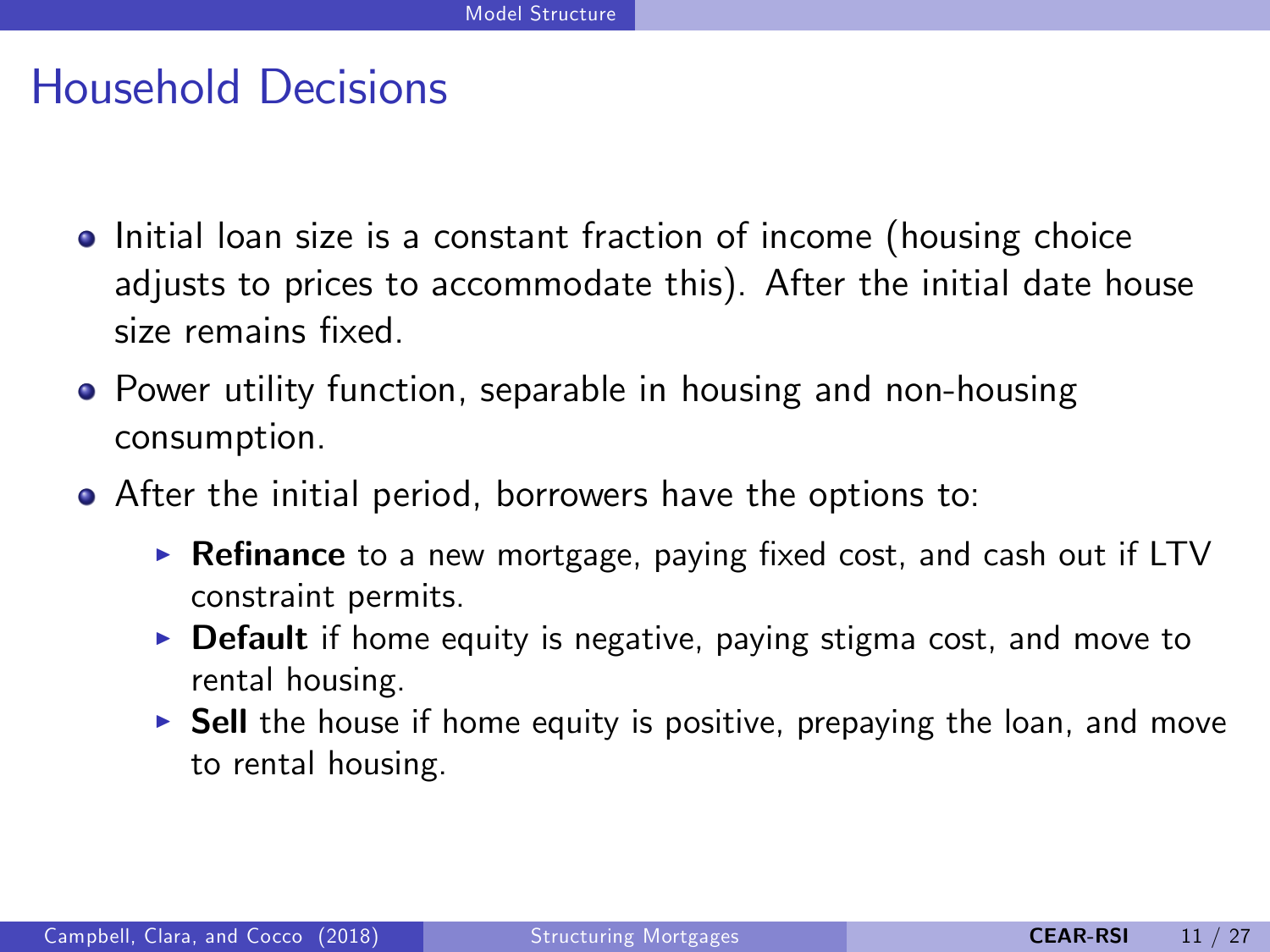## Mortgage Pricing

- We assume that mortgage lenders are agents like those in our model, but without mortgages and with substantial financial assets.
- We derive a pricing kernel from the consumption of such agents.
- Mortgage premia are conditioned on the initial state (recession or expansion) but not other state variables, and are fixed for the life of the mortgage.
- Mortgage premia deliver zero risk-adjusted profits to lenders, given the default and prepayment behavior of borrowers.
	- $\triangleright$  Since default and prepayment decisions depend on mortgage premia, we must solve a fixed point problem.
	- $\triangleright$  There may be no fixed point for high-LTV loans (Stiglitz and Weiss 1981).
- We find higher mortgage premia in recessions, consistent with data.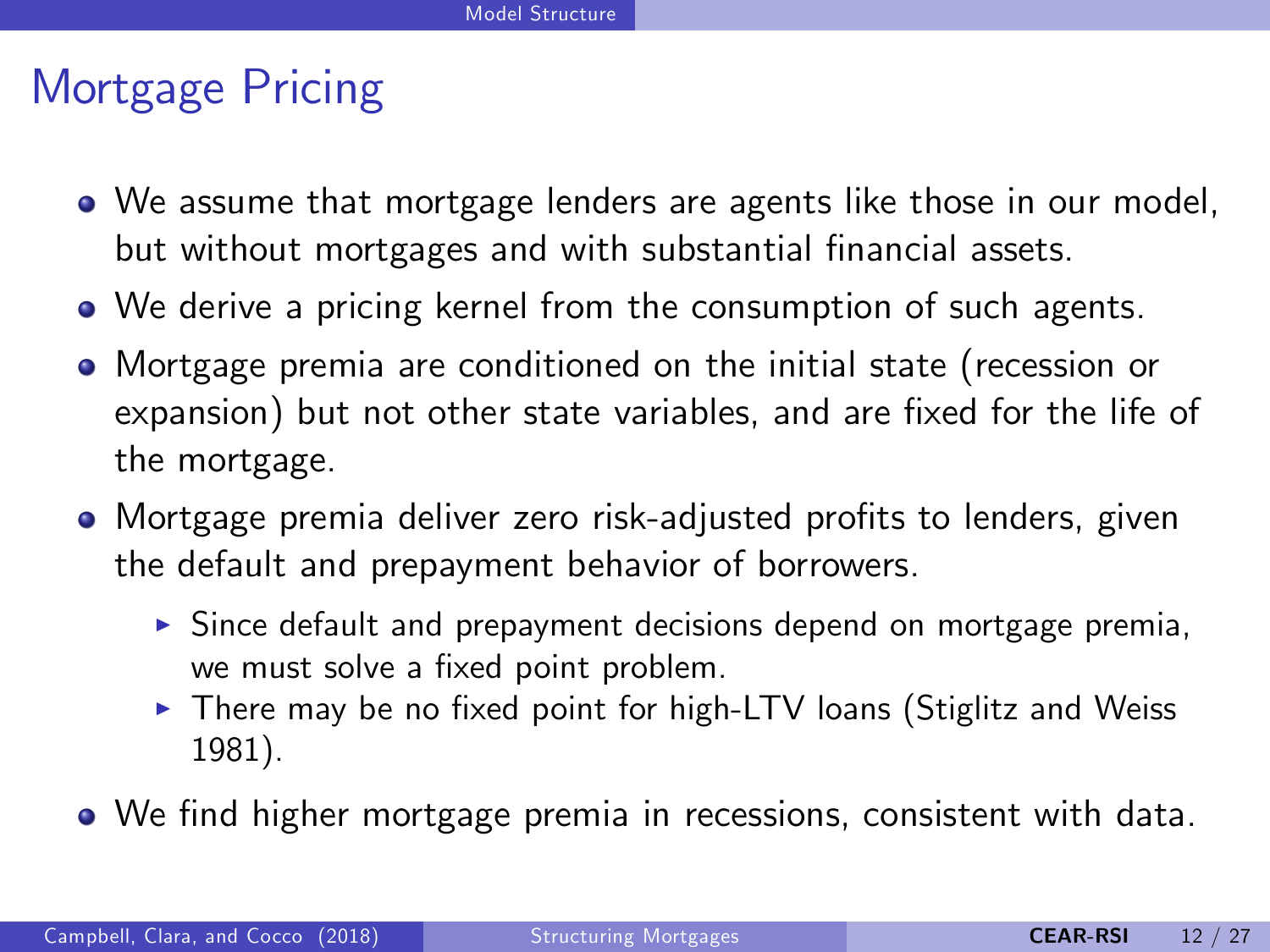### UK Mortgage Rates 1998-2016

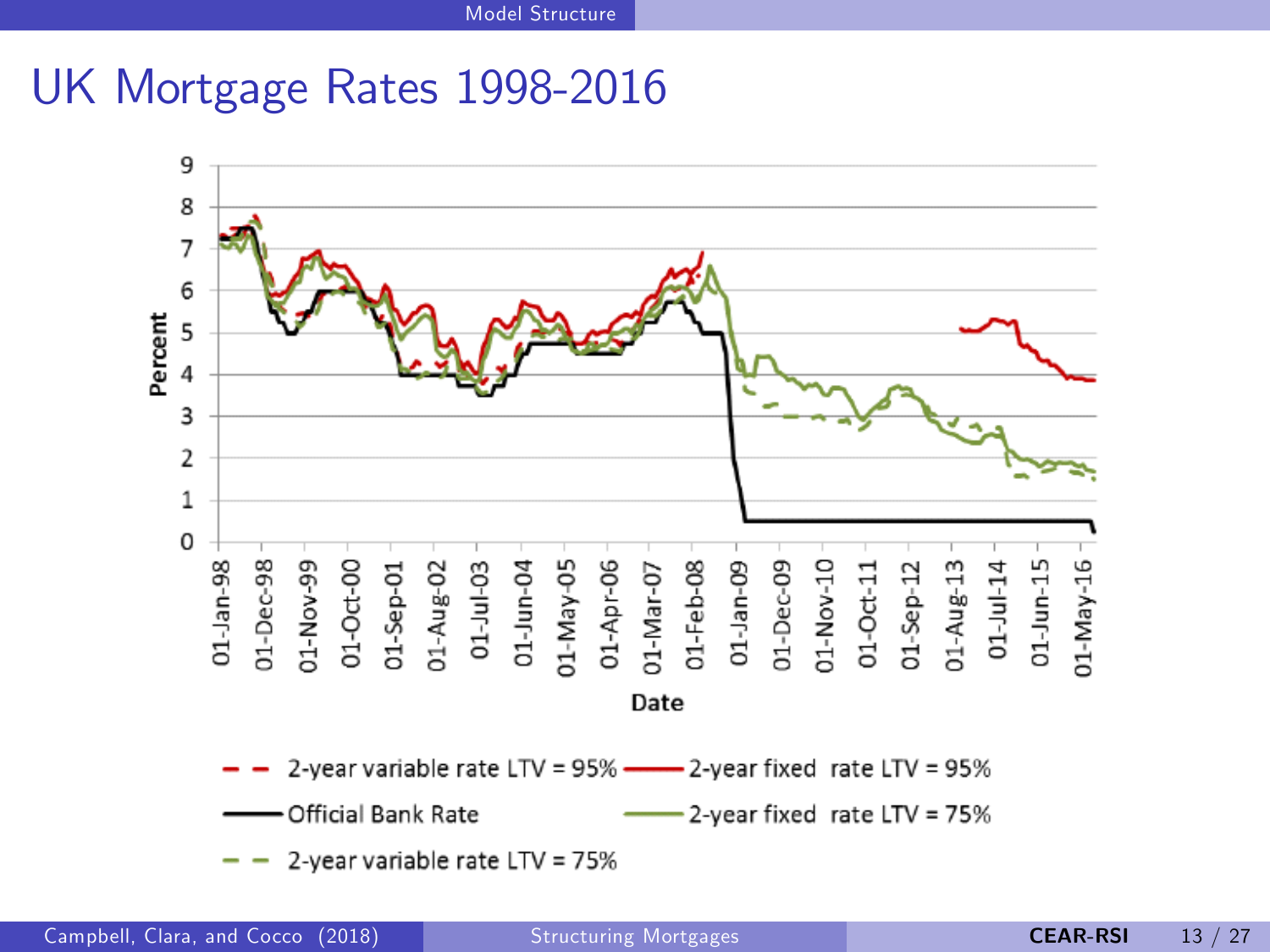## Optimization Problem

The Bellman equation for household optimization:

 $V_{it}(\Omega_{ti}) = \max\{U(C_{it}) + \beta E_t \max[V_{i,t+1}(\cdot), V_{i,t+1}^{Rental}(\cdot)]\}.$ 

- State variables  $(\Omega_{ti})$ : Time, business cycle, interest rate, house prices; cash-on-hand, permanent income, debt, mortgage loan premium, whether agent has moved to the rental market before. FRM contracts have an additional state variable, the interest rate at mortgage origination.
- Choices: Borrowers decide whether to make the scheduled mortgage payments, refinance (s.t. LTV constraint), default, or prepay the loan. Both borrowers and renters decide how much to consume and save.
- We simulate the model with 400 different paths for the aggregate variables. We have 550 agents per period, distributed across overlapping generations.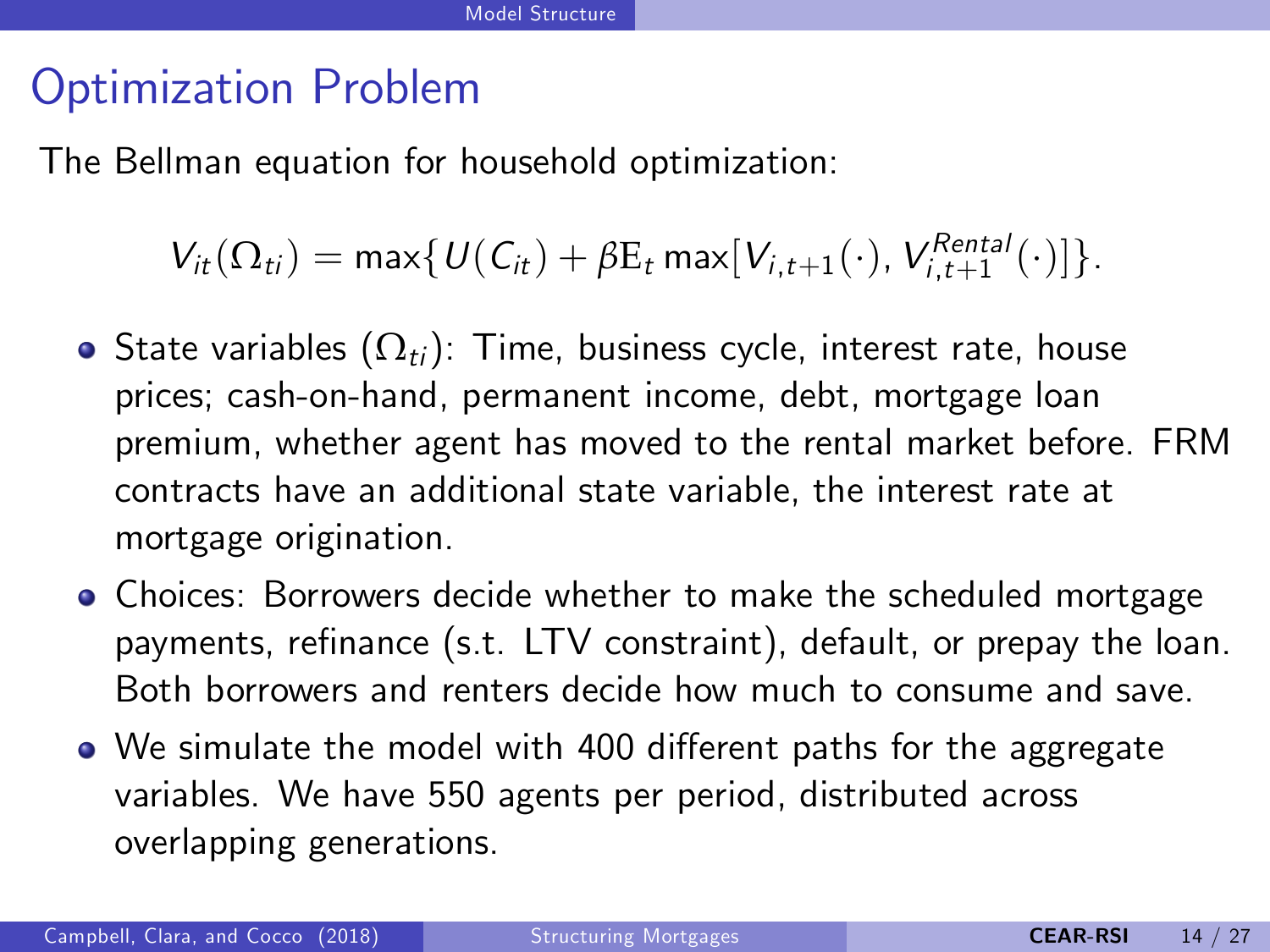# Calibration (Table 1)

| Description                                                | Parameter     | Value    |  |  |
|------------------------------------------------------------|---------------|----------|--|--|
| Panel A: Business cycle transition probabilities           |               |          |  |  |
| P(recession<br>recession)                                  |               | 0.37     |  |  |
| $P(\text{recession} \mid \text{expansion})$                |               | 0.18     |  |  |
| Panel B: Real interest rate                                |               |          |  |  |
| Mean log real rate                                         | $\mu_{\bm r}$ | 0.01     |  |  |
| St. dev. of real rate                                      | $\sigma_r$    | 0.025    |  |  |
| High value log real risk-free                              |               | 0.035    |  |  |
| Low value log real risk-free                               |               | $-0.015$ |  |  |
| P(high rate   recession)                                   |               | 0.38     |  |  |
| P(high rate   expansion)                                   |               | 0.52     |  |  |
| Panel C: House prices                                      |               |          |  |  |
| Mean log house price change                                | $\mu_H$       | $\Omega$ |  |  |
| St dev log house price change                              | $\sigma_e$    | 0.162    |  |  |
| High log house price growth                                |               | 0.162    |  |  |
| Low log house price growth                                 |               | $-0.162$ |  |  |
| $P(\text{increase in house prices} \mid \text{recession})$ |               | 0.39     |  |  |
| $P($ increase in house prices $ $ expansion $ $            |               | 0.52     |  |  |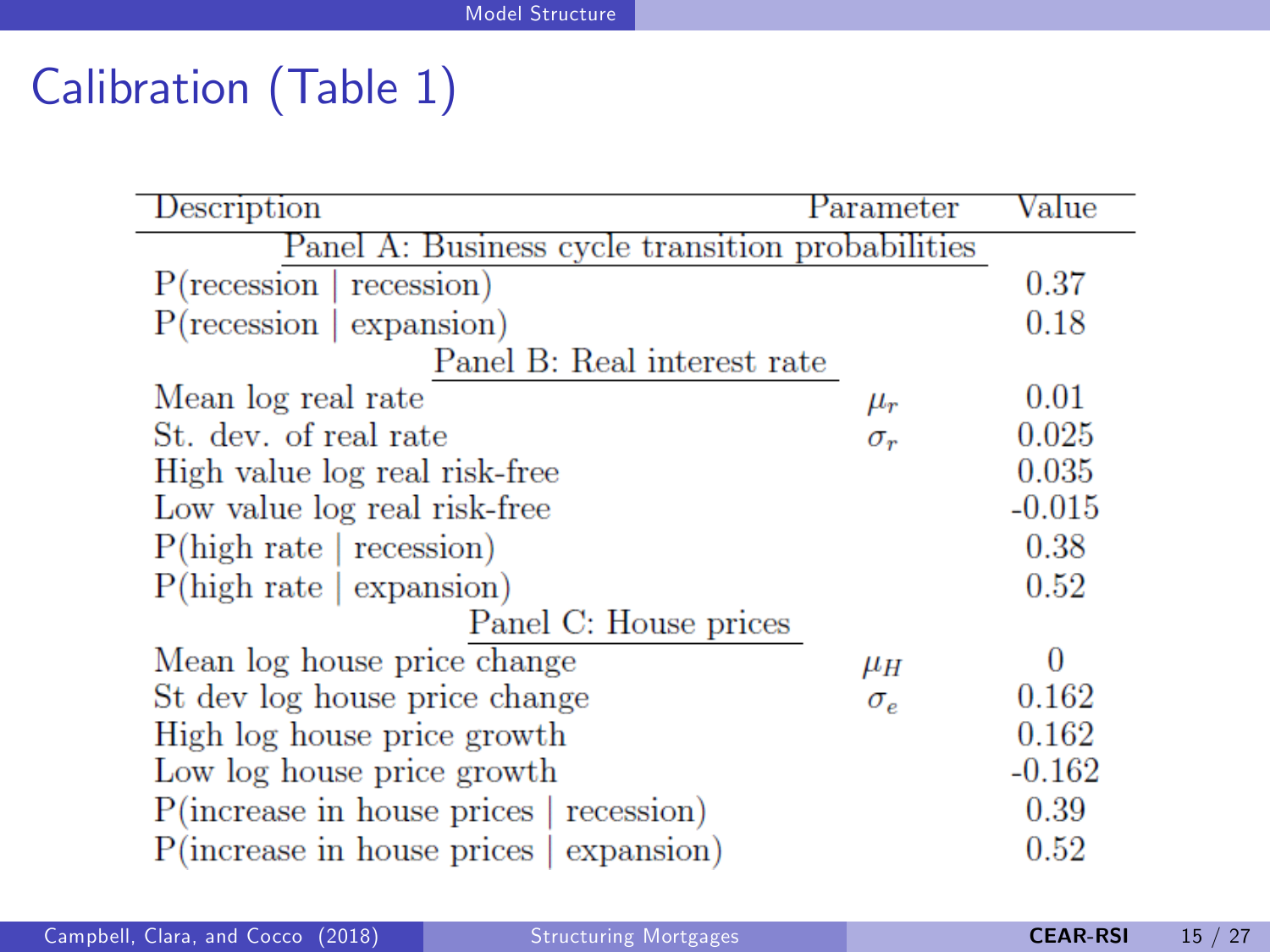# Calibration (Table 1)

| Panel D: Time and preference parameters    |                     |          |  |  |
|--------------------------------------------|---------------------|----------|--|--|
| Subjective discount factor                 |                     | 0.98     |  |  |
| Risk aversion                              |                     | 2        |  |  |
| Number of periods                          |                     | 20       |  |  |
| Utility of terminal wealth                 |                     | 10       |  |  |
| Panel E: Labor income process              |                     |          |  |  |
| Log permanent income $AR(1)$ coefficient   | D                   | 0.979    |  |  |
| Prob. aggregate/idiosyncratic shock        | $p_1$               | 0.49     |  |  |
| Mean $log$ earnings growth expansion $(1)$ | $\mu_{1E}$          | 0.119    |  |  |
| Mean log earnings growth expansion (2)     | $\mu_{2E}$          | $-0.026$ |  |  |
| Mean $log$ earnings growth recession $(1)$ | $\mu_{1R}$          | $-0.102$ |  |  |
| Mean $log$ earnings growth recession $(2)$ | $\mu_{2R}$          | 0.094    |  |  |
| St. dev permanent income shock (1)         | $\sigma_1$          | 0.325    |  |  |
| St. dev permanent income shock (2)         | $\sigma_2$          | 0.001    |  |  |
| St. dev. temporary shock                   | $\sigma_{\epsilon}$ | 0.186    |  |  |
| Tax rate                                   | Ф                   | 20\%     |  |  |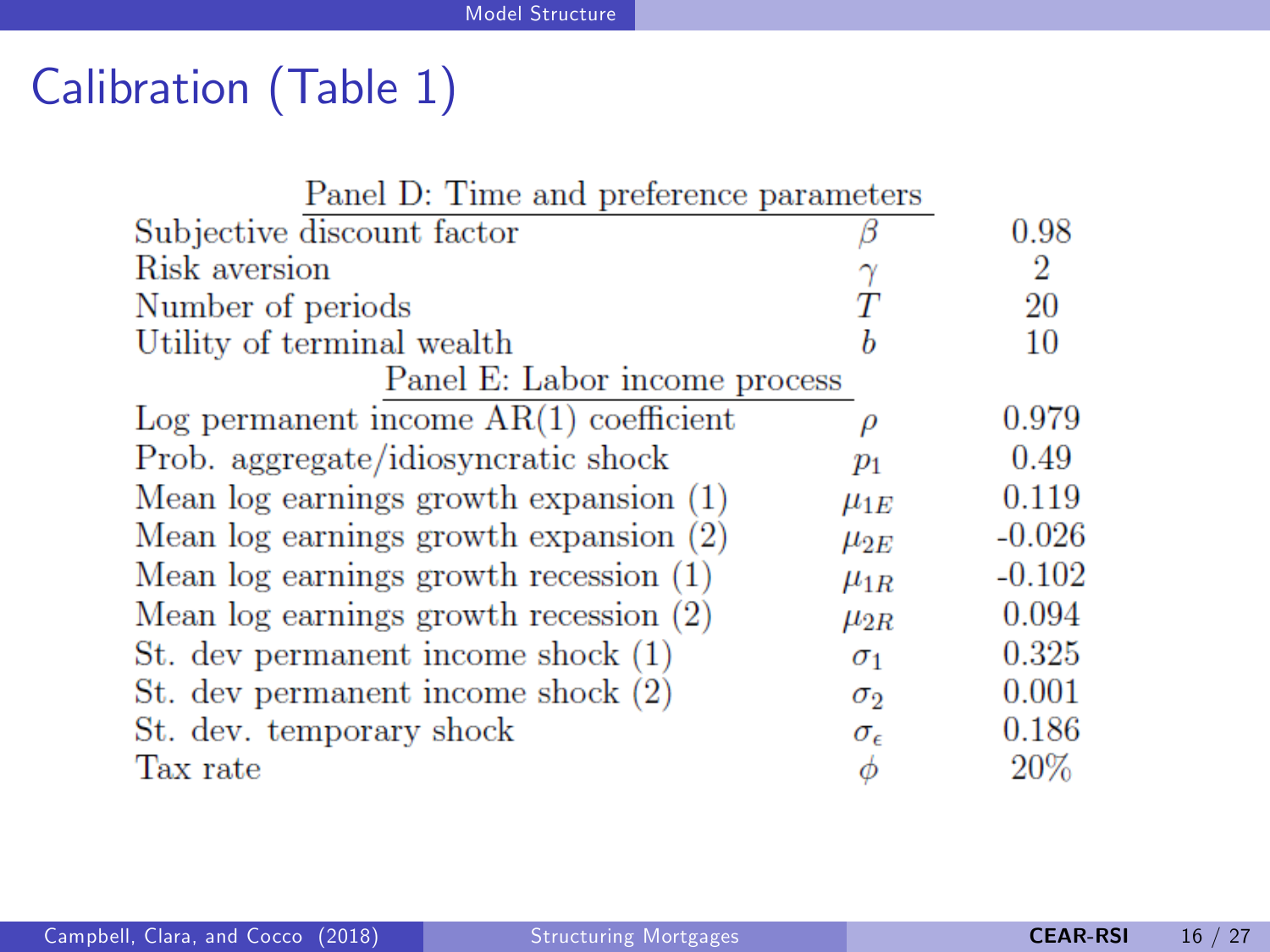# Calibration (Table 1)

| Panel F: Loan and rental market parameters    |            |          |
|-----------------------------------------------|------------|----------|
| Initial loan to income                        | lti        | 3.5      |
| Initial loan to value expansion (recession)   | ltv        | 0.9(0.8) |
| Loan premium (ARM, recession)                 | $\eta/ARM$ | 0.03     |
| Servicing costs (as $\%$ of loan outstanding) |            | 0.0025   |
| Loan maturity                                 | $\tau$     | 20 years |
| Default utility penalty                       |            | 0.1      |
| Prepayment cost                               | $\theta_P$ |          |
| Refinancing cost                              | $\theta_R$ | \$1000   |
| House sale commission                         | $\theta_c$ | 0.06     |
| Property taxes                                | $\tau_{p}$ | 0.015    |
| Maintenance expenses                          | $m_p$      | 0.025    |
| Rental premium                                | ε          | 0.01     |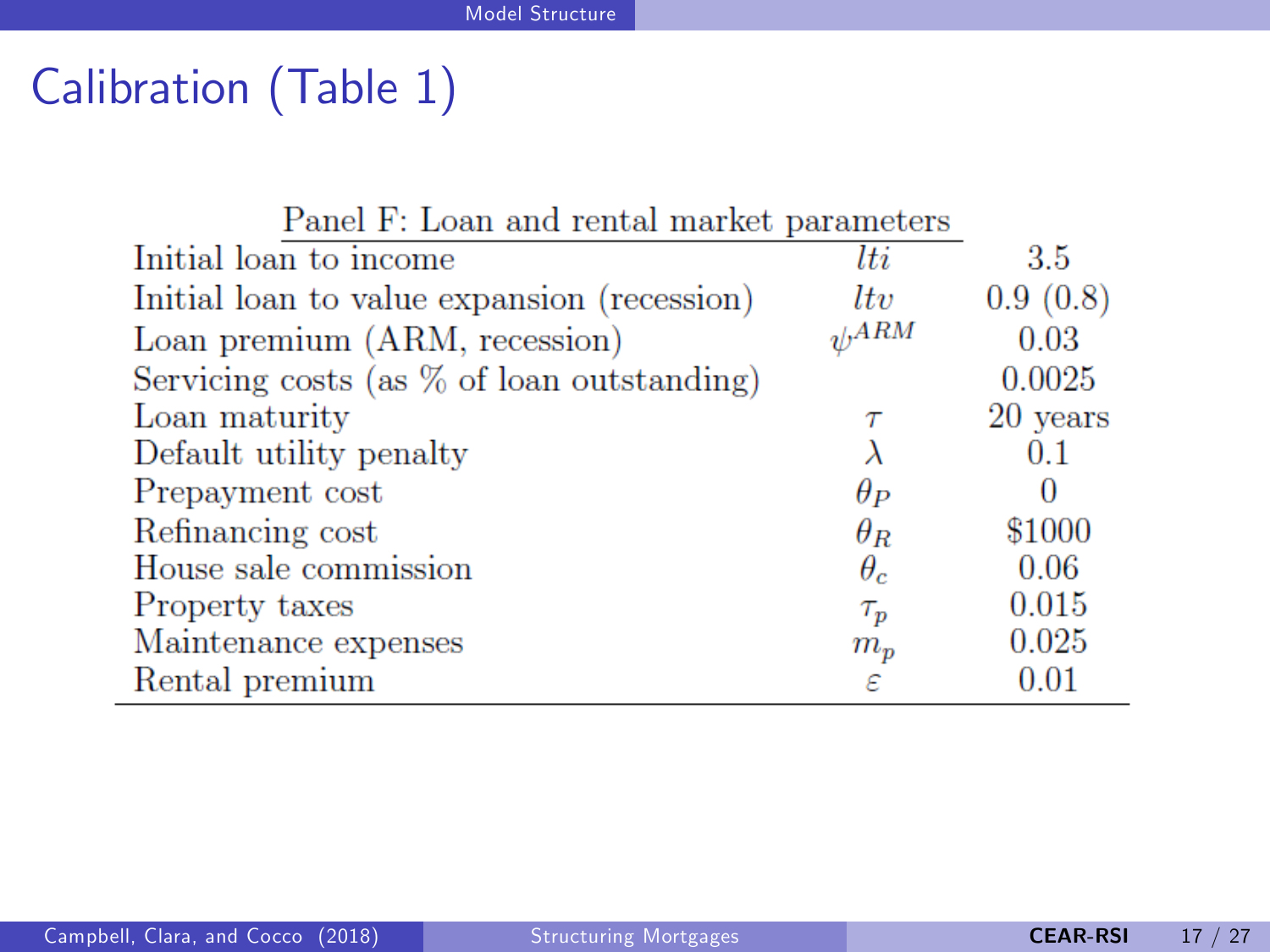## Mortgage Designs Considered

- **1** Standard ARM (benchmark case).
- **2** Option ARM with a free option to extend maturity in a recession.
- Standard FRM.
- **4** Option FRM with a free option to switch to an ARM in a recession with no home equity constraint (Eberly-Krishnamurthy proposal).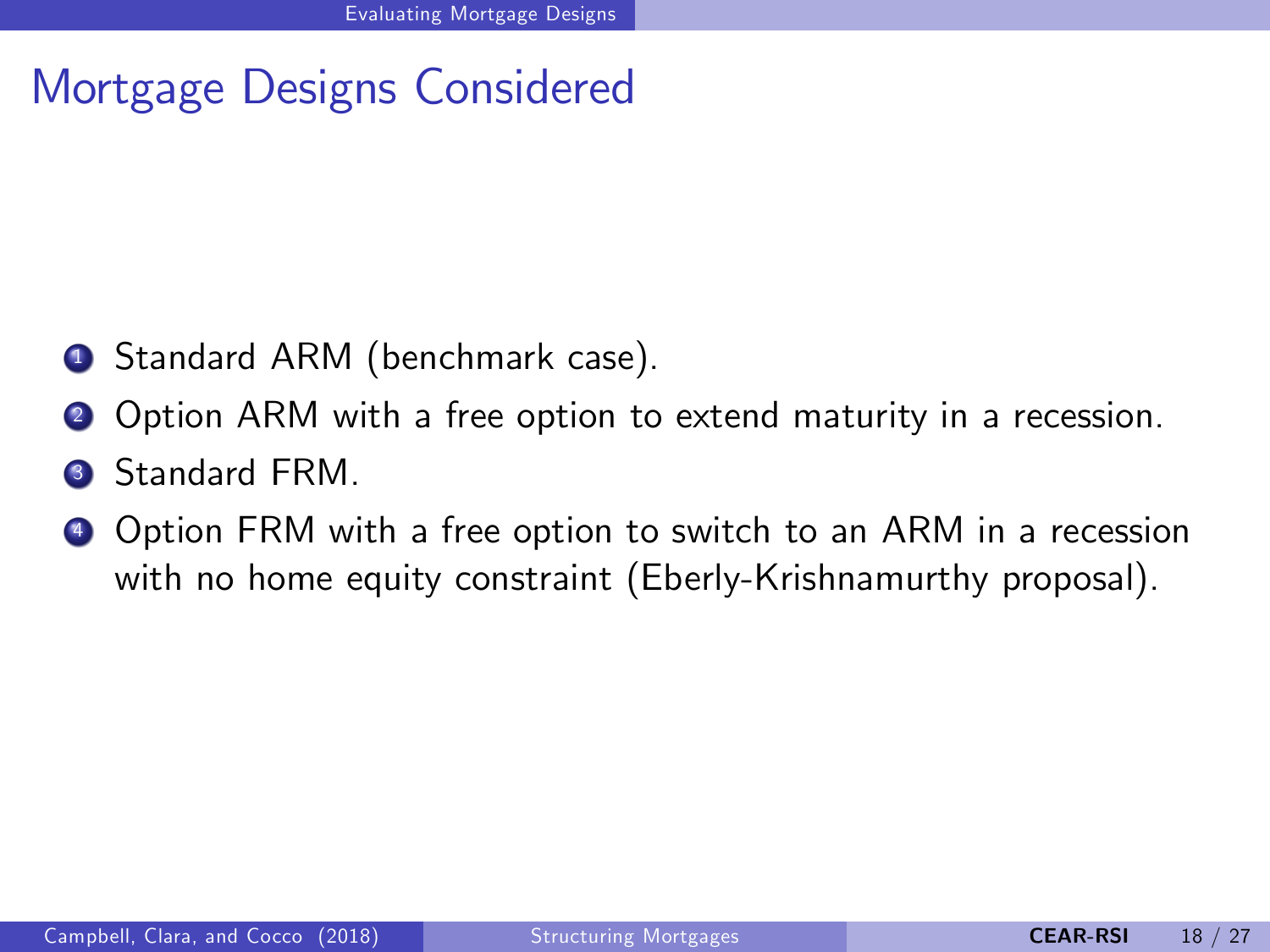## Real Interest Rate Regimes

- $\bullet$  Benchmark (post-1985): Mean real rate of 1.0%, standard deviation of 2.5%, procyclical real rate.
- 2 Low real rate (post-2000): mean real rate of -1.0%, standard deviation of 2%, acyclical real rate.
	- A stable and acyclical real rate reflects the impact of the zero lower bound on the nominal rate.
	- A plain-vanilla ARM is less satisfactory in this environment.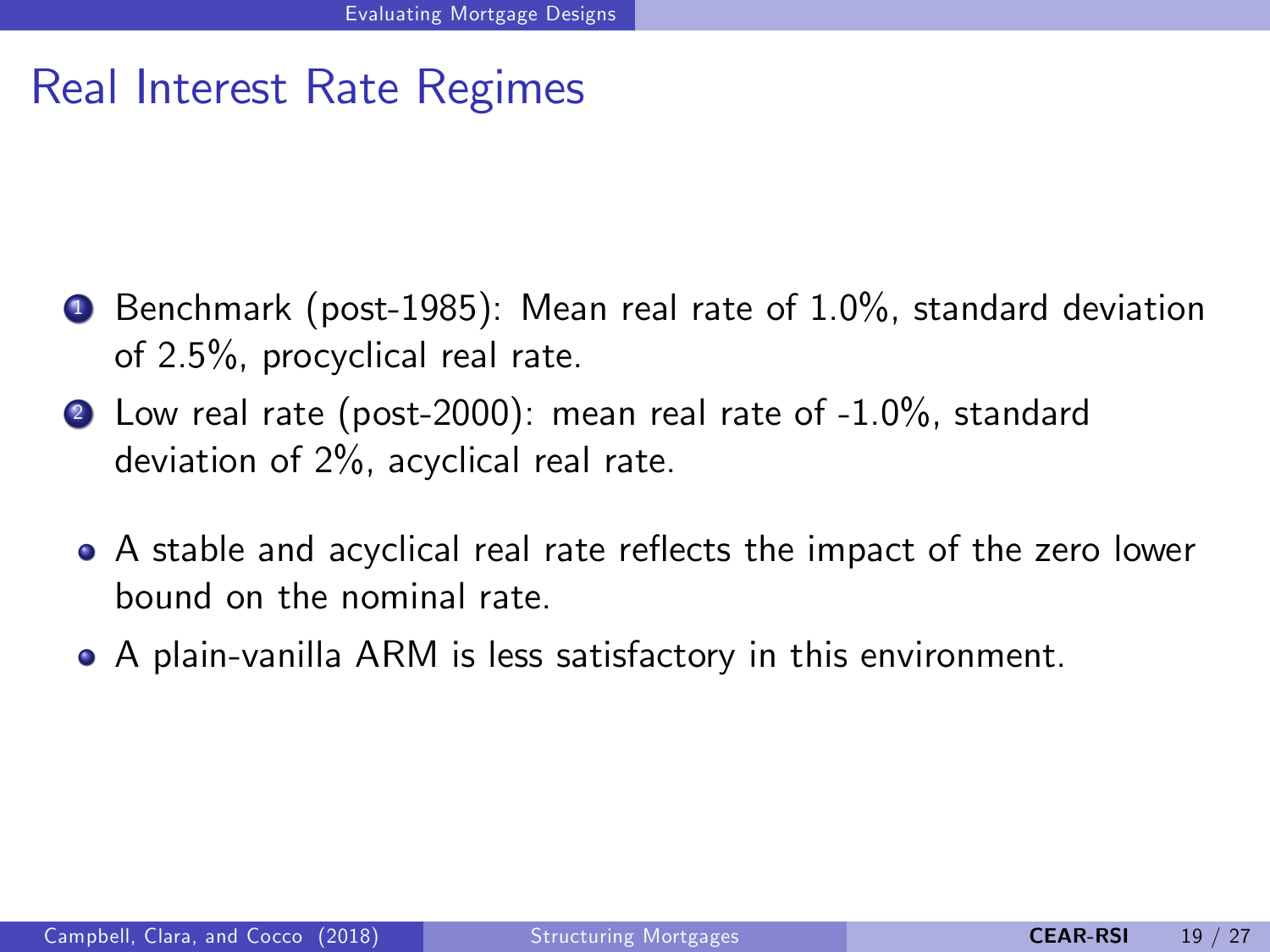# Comparison of Plain and Option ARMs (Tables 3 and 4)

|                          | Unconditional | Recession | Expansion |
|--------------------------|---------------|-----------|-----------|
| <b>Plain ARM</b>         |               |           |           |
| Loan premia              | 0.016         | 0.030     | 0.012     |
| Average log cons. growth | 0.042         | $-0.016$  | 0.059     |
| Log change in income     | 0.027         | $-0.009$  | 0.038     |
| Incidence                |               |           |           |
| Default                  | 0.013         | 0.019     | 0.012     |
| Refinance                | 0.093         | 0.014     | 0.115     |
| Pay                      | 0.883         | 0.953     | 0.863     |
| <b>Option ARM</b>        | Unconditional | Recession | Expansion |
| Loan premia              | 0.015         | 0.026     | 0.012     |
| Average log cons. growth | 0.040         | $-0.010$  | 0.055     |
| Log change in income     | 0.027         | $-0.009$  | 0.038     |
| Incidence                |               |           |           |
| Default                  | 0.013         | 0.005     | 0.016     |
| Refinance                | 0.085         | 0.006     | 0.108     |
| Pay                      | 0.748         | 0.340     | 0.865     |
| Extend                   | 0.142         | 0.639     | n/a       |

Campbell, Clara, and Cocco (2018) [Structuring Mortgages](#page-0-0) CEAR-RSI 20 / 27

÷,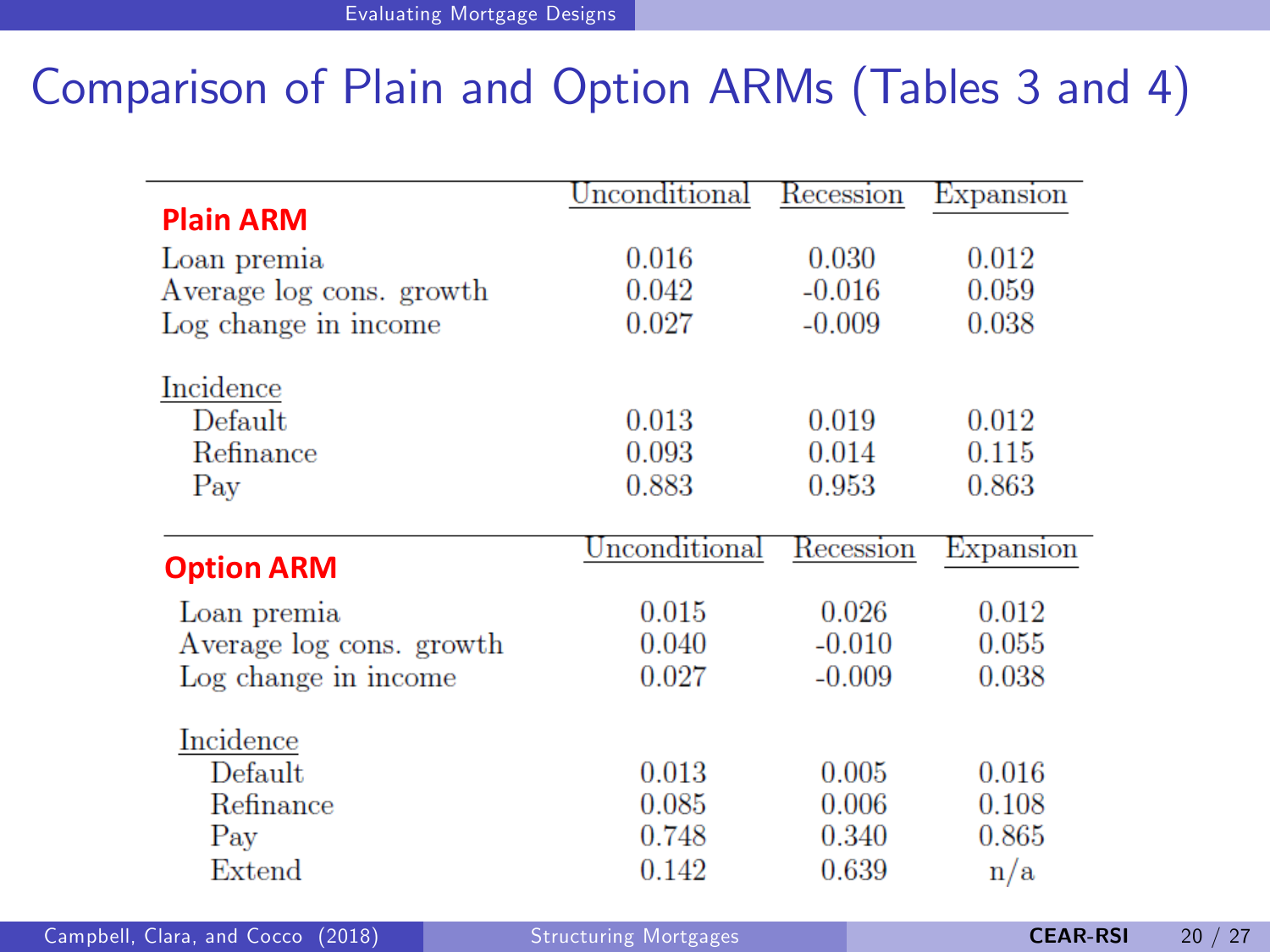# Option ARM Reduces Defaults During Recessions





Campbell, Clara, and Cocco (2018) [Structuring Mortgages](#page-0-0) CEAR-RSI 21 / 27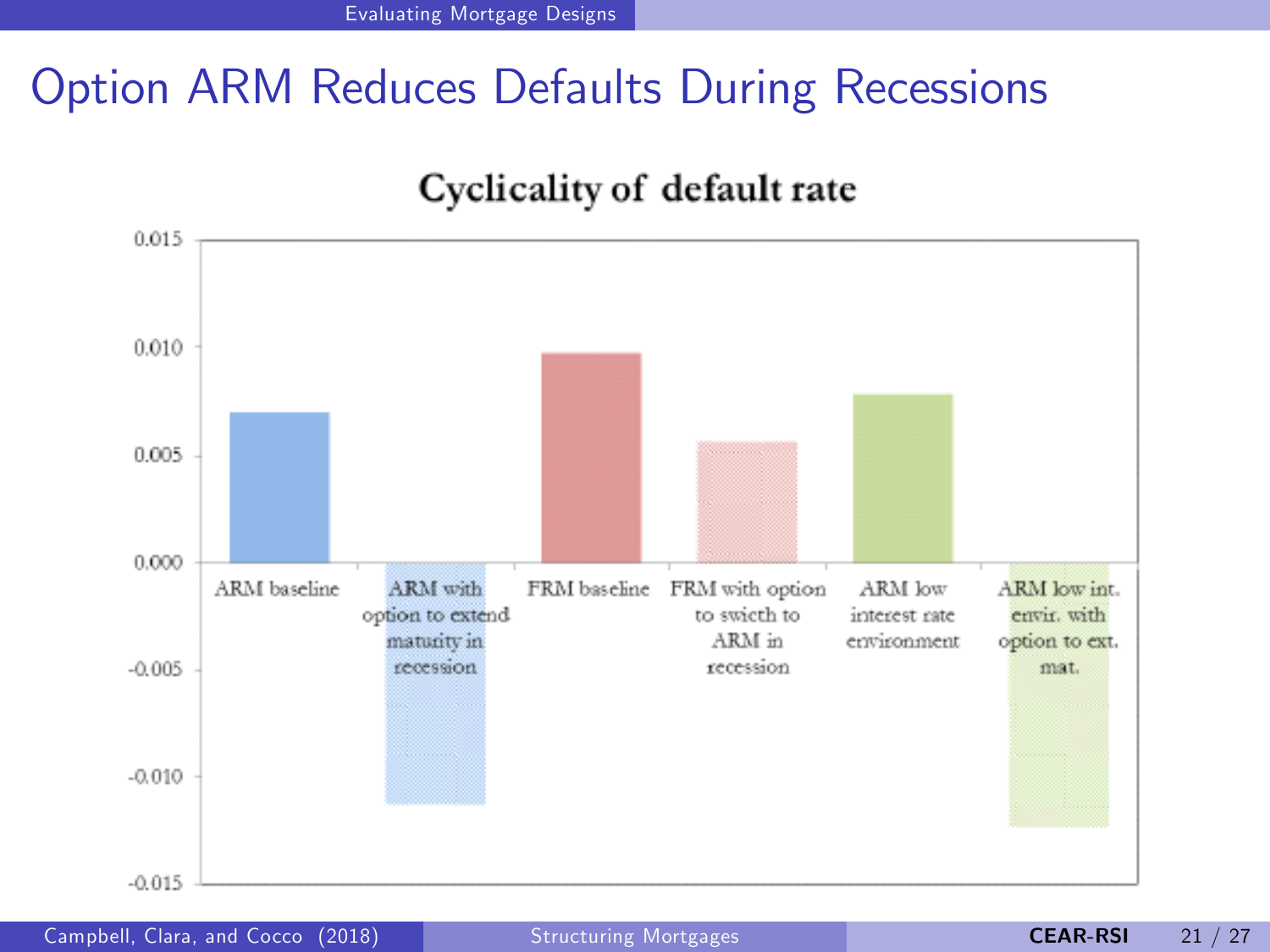## Option ARM Stabilizes Consumption



Cyclicality of consumption growth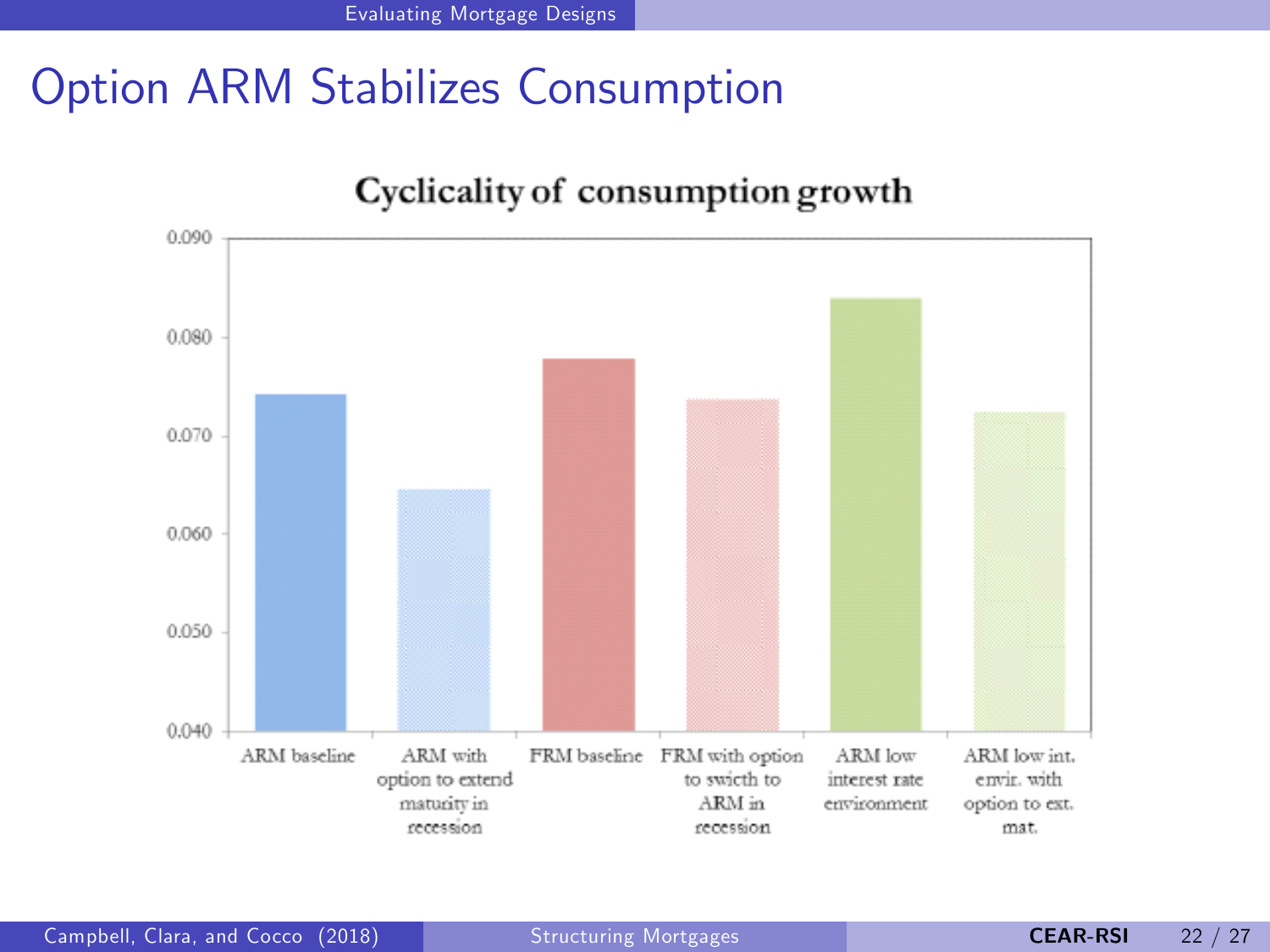# Option ARM is Not That Expensive



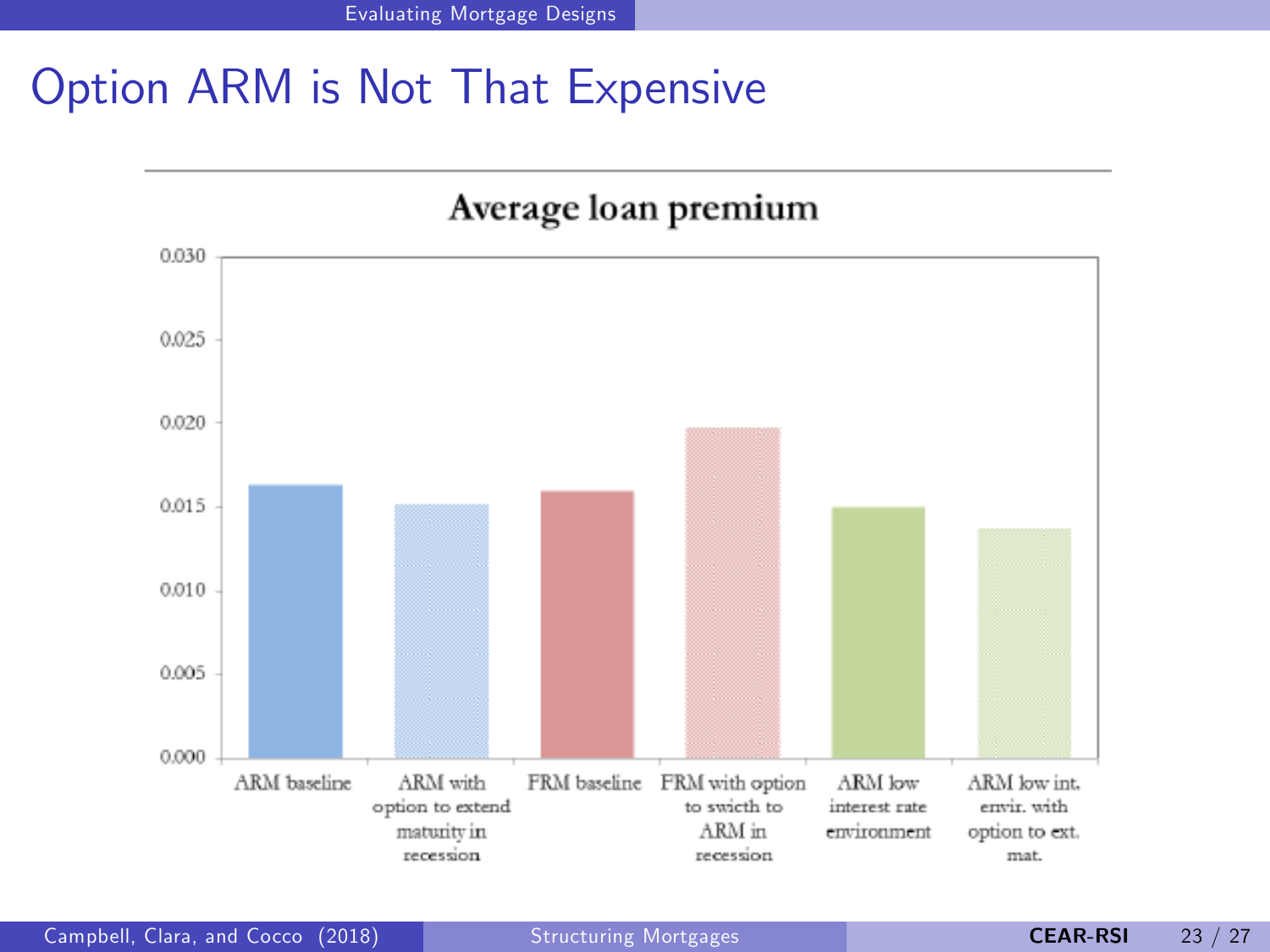## Summary of Cyclicality and Pricing Results

#### Relative to a standard ARM, an option ARM

- $\triangleright$  stabilizes consumption growth over the business cycle,
- $\blacktriangleright$  shifts defaults to expansions,
- $\triangleright$  and has a lower premium because cash flows to lenders are more stable and less cyclical.
- Relative to a standard FRM, an option FRM
	- $\triangleright$  modestly stabilizes consumption growth over the business cycle,
	- $\triangleright$  modestly reduces defaults in recessions,
	- $\triangleright$  but has a higher premium because lenders lose payments in recessions.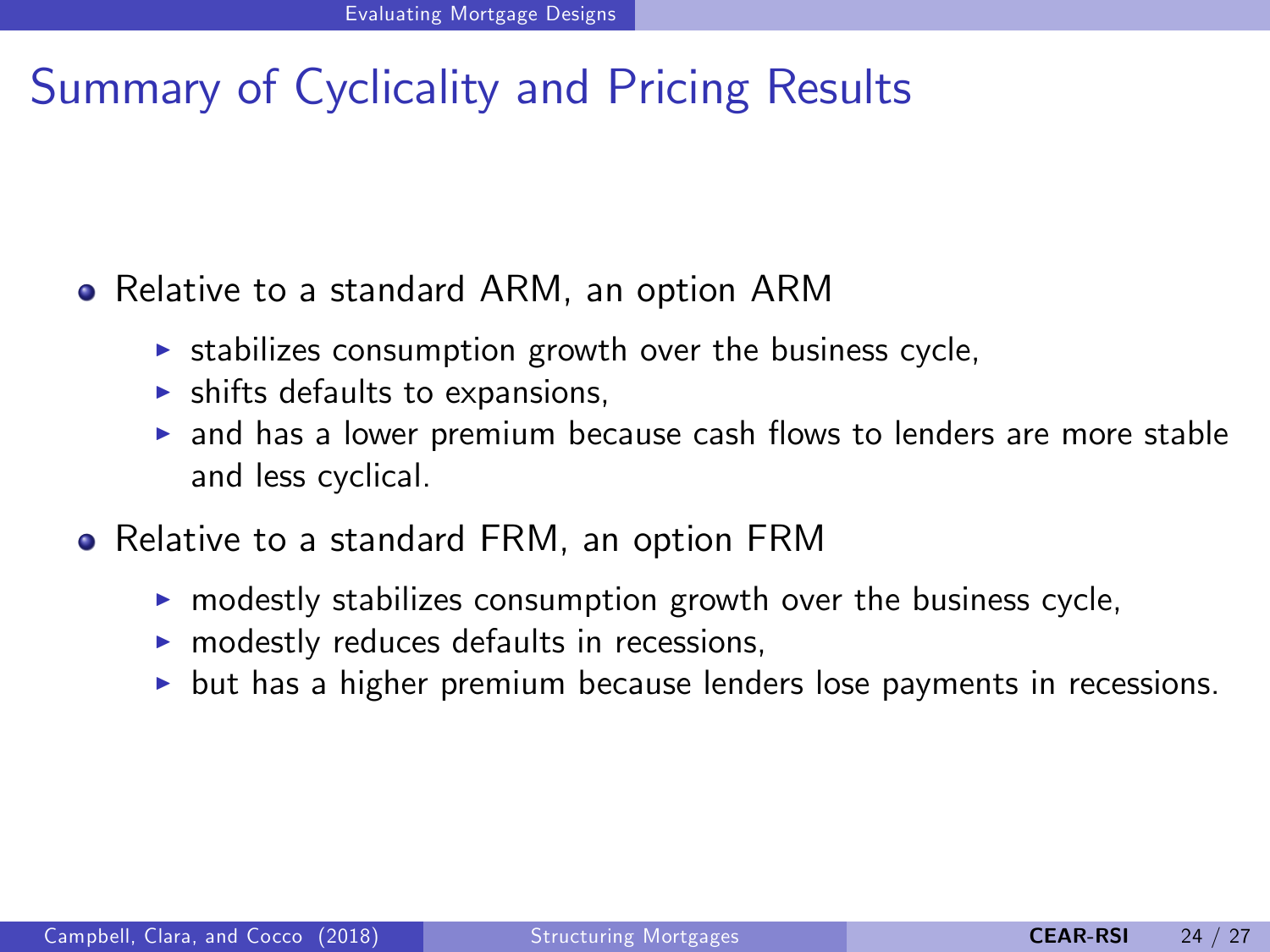# Welfare Gains from an Option ARM

#### Welfare gains

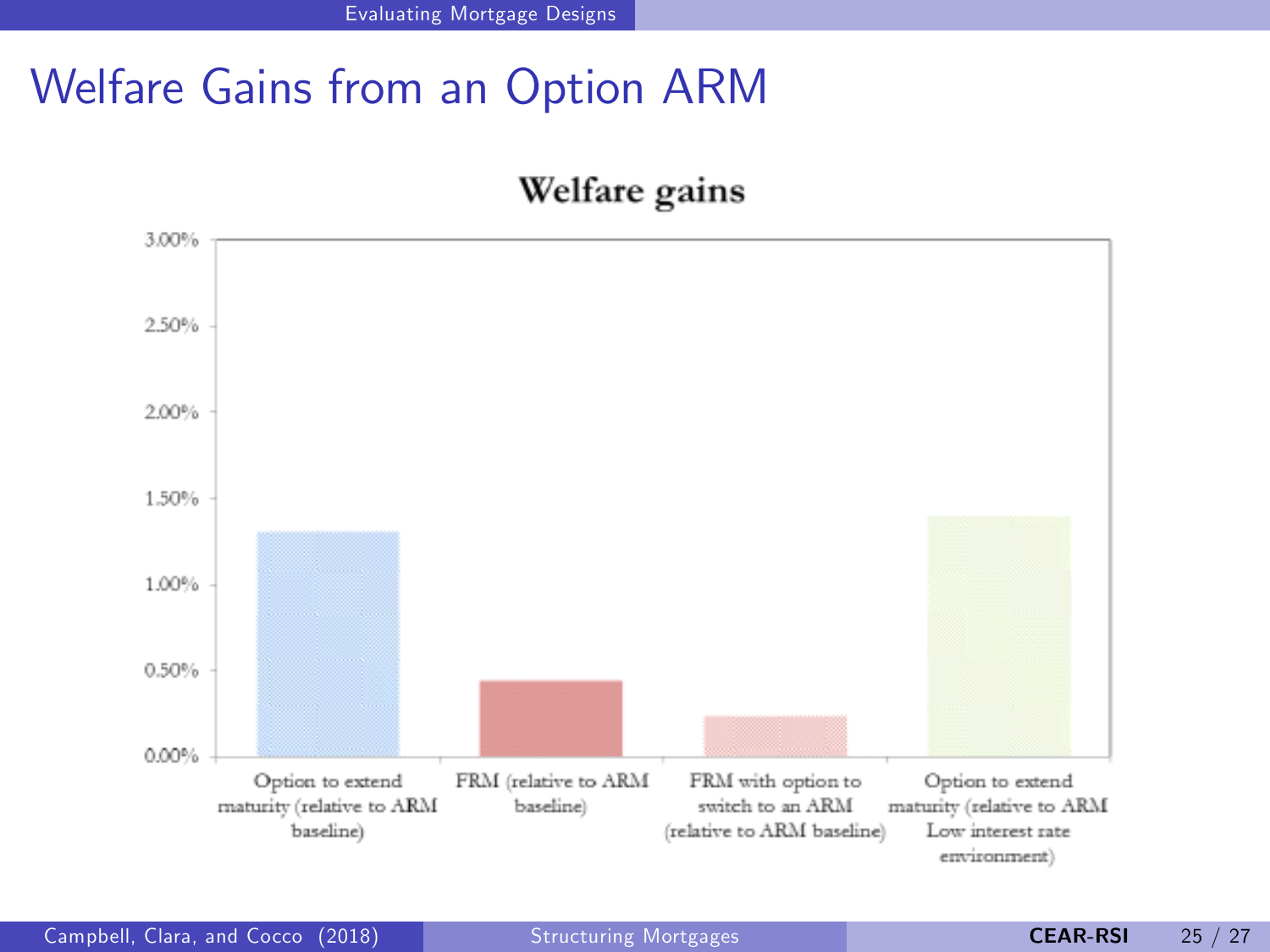## Summary of Welfare Results

- In our model, borrowers prefer FRMs to ARMs despite the good macroeconomic properties of ARMs:
	- $\blacktriangleright$  they dislike the risk of interest rate increases.
- But an option ARM is even more strongly preferred:
	- $\triangleright$  it is attractively priced and reduces risk during recessions,
	- $\triangleright$  and in a low interest rate environment, it does even better.
- These results hold while lenders make equal risk-adjusted profits.